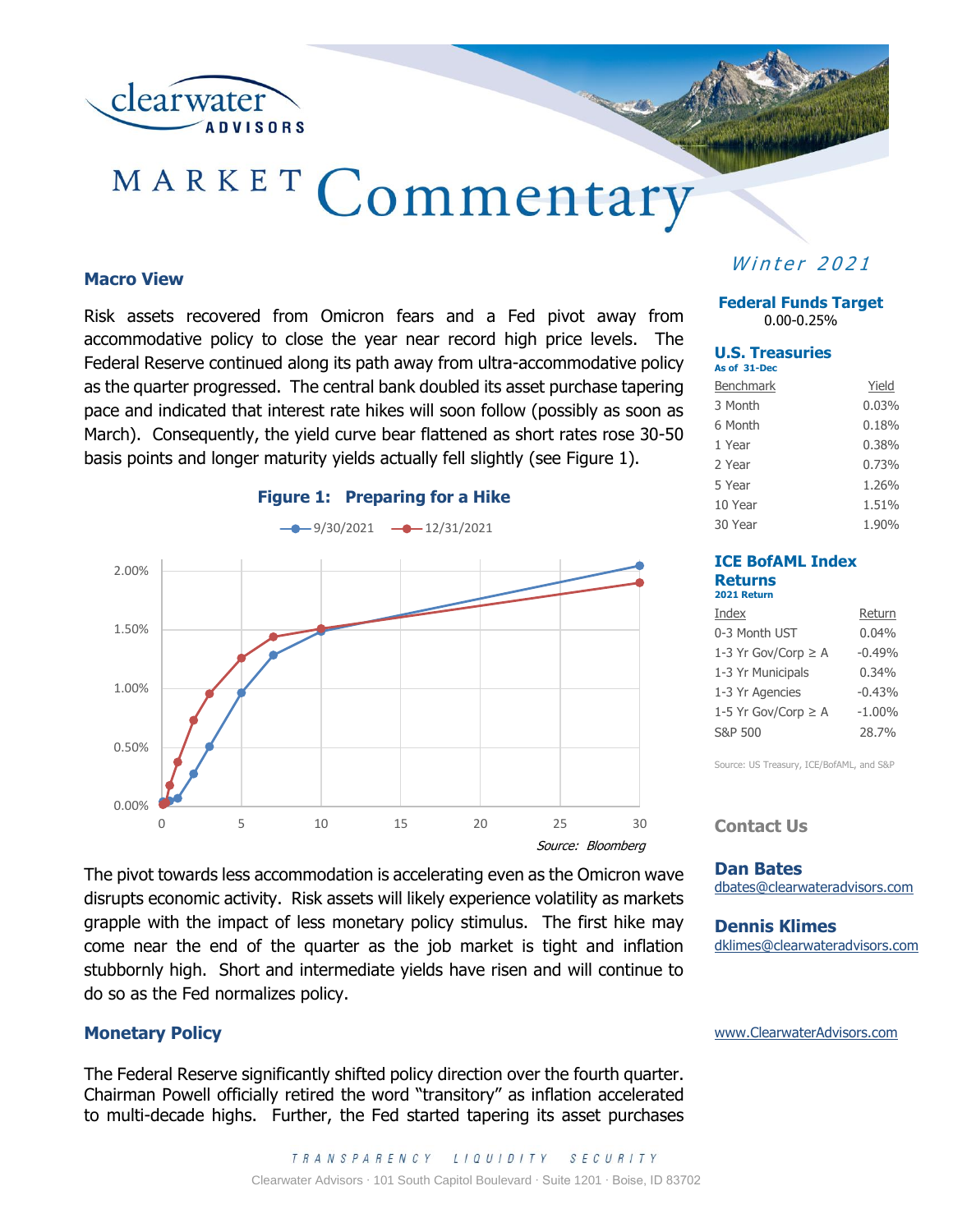mid-quarter and soon decided to double the pace in December. Fed officials hinted that rate hikes were necessary and see three hikes in 2022 as a base case after forecasting just one as recently as September.

MARKET

Commentary

Markets, long accustomed to a heavy dose of accommodative policy, reassessed how quickly the Fed may have to act given the stubbornly high inflation data and economic backdrop (see Figure 2). Market expectations of the first rate hike were pulled forward to early 2022. Further, the trajectory of hikes increased as the Fed seeks to reassert its inflation fighting credentials amid a tight labor market.



## **Figure 2: Expectations Pulled Forward**

The accelerated taper will end asset purchases by March 2022. Rate hikes are expected to commence at that point in 25 basis point increments at a quarterly clip. Federal Reserve balance sheet contraction (via maturities) could come in the summer as Fed officials stress this economic cycle is unlike the previous. Thus, the Fed begins the difficult task of guiding the economy to a soft landing.

### **Markets**

Risk assets surged into year-end. Major asset classes, led by commodities, delivered strong annual returns fueled by easy monetary policy, massive fiscal stimulus and strong economic activity. Within fixed income, U.S. treasury inflation-protected securities and cash posted positive returns as inflation printed high and rates materially rose. Lower quality credit (junk) trumped higher quality (investment grade). Investment grade credit spreads widened modestly on omicron fears before reversing course as the year came to a close. Financial markets are opening 2022 with an outlook for good economic growth, stabilizing inflation and tighter monetary policy.

Within the Clearwater Advisors' client universe, duration and credit exposure were prominent drivers of performance (see Figure 3). The additional spread pick-up provided by credit offset some of the impact of higher yields while asset-backed securities provided a good combination of low duration and spread for a very high-quality sector. For much of the year, returns mirrored coupon levels which eroded in the last quarter as the Fed began to change their message and reduce monetary policy support pushing Treasury yields higher. The broad U.S. Treasury Index returned -2.5% on the year and received some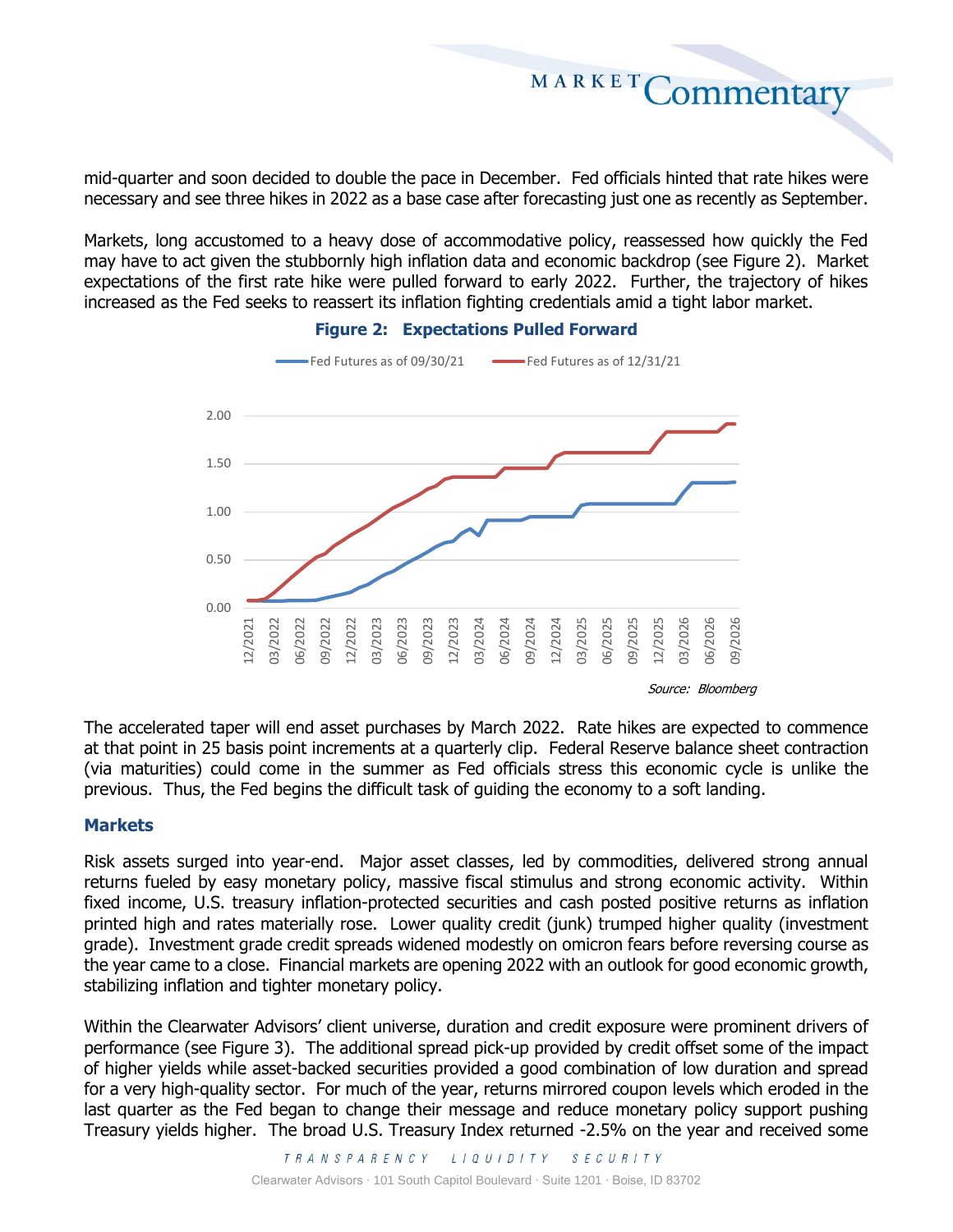MARKETCommentary

attention as it has never posted two negative return years in a row (since index inception in 1974). Many strategists, however, see 2022 as challenging for treasury securities with high inflation and upcoming Fed hikes.

| <b>Index</b>                                  | <b>Quality</b> | <b>Yield</b> | <b>Duration</b> | <b>Annual</b><br><b>Return</b> |
|-----------------------------------------------|----------------|--------------|-----------------|--------------------------------|
| 90 Day T-Bill                                 | AAA            | 0.05%        | $0.25$ yrs      | 0.05%                          |
| 2-Year U.S. Treasury                          | AAA            | 0.73%        | $1.98$ yrs      | $-0.53%$                       |
| 1-3 Year AAA-A U.S. Corporate &<br>Government | AAA            | 0.75%        | $1.88$ yrs      | $-0.49%$                       |
| 1-3 Year AAA-A U.S. Corporate                 | A <sub>2</sub> | 1.04%        | $1.84$ yrs      | $-0.24%$                       |
| AAA U.S. Asset-Backed Security                | AAA            | 0.99%        | $1.62$ yrs      | $-0.23%$                       |
| 1-5 Year AAA-A U.S. Corporate &<br>Government | AAA            | 0.95%        | $2.66$ yrs      | $-1.00\%$                      |
| 0-3 Year U.S. Agency CMO (MBS)                | AAA            | 1.69%        | 2.55 yrs        | $-0.33\%$                      |
| 5-Year U.S. Treasury                          | AAA            | 1.26%        | 4.86 yrs        | $-2.82%$                       |

**Figure 3: 2021 Fixed Income Year-End Characteristics and Returns**

Source: ICE BofAML Indices

The agency mortgage-backed securities sector has recently come under pressure as the Fed backs away from asset purchases and should be an area to add exposure over the next few months. Selective high grade credit and AAA-rated asset-backed securities continue to look reasonably attractive as fundamentals look good even as the technical environment weakens slightly. Agency securities are an opportunistic add during bouts of volatility.

As the Federal Reserve normalizes policy, 2022 returns will likely benefit nimble duration and sector exposure. Further, money market yields (13 months and in by maturity) should move substantially higher as the year progresses.

## **Looking Forward**

Soaring inflation and a robust employment situation has driven the Fed's recent shift on monetary policy. Therefore, in the coming year, monetary policy pivots away from being a volatility dampening factor for markets to potentially inducing it. Sector and security decisions will be more selective as we move forward amid less accommodative policy. Fundamentals for most sectors in the Clearwater Advisors' universe are in decent shape and portfolios should take advantage of risk-off market moves to add exposure to most spread sectors.

Money market regulation should be finalized this year with a compliance timeline of a year or two following. Swing pricing (a form of cost bearing for redeeming investors in times of stress) may be a part of the final prime fund rules and should lead to further outflows near the end of this year. Ultimately, prime fund net costs will likely rise as the March 2020 "dash for cash" centered on these funds. It is an opportune time to begin the process of implementing a separately managed prime fund alternative account. Changes are coming and, according to Crane Data, prime funds are offering yields just a handful of basis points over the risk-free alternative.

Please contact the desk with questions on policy reviews or to discuss investment opportunities.